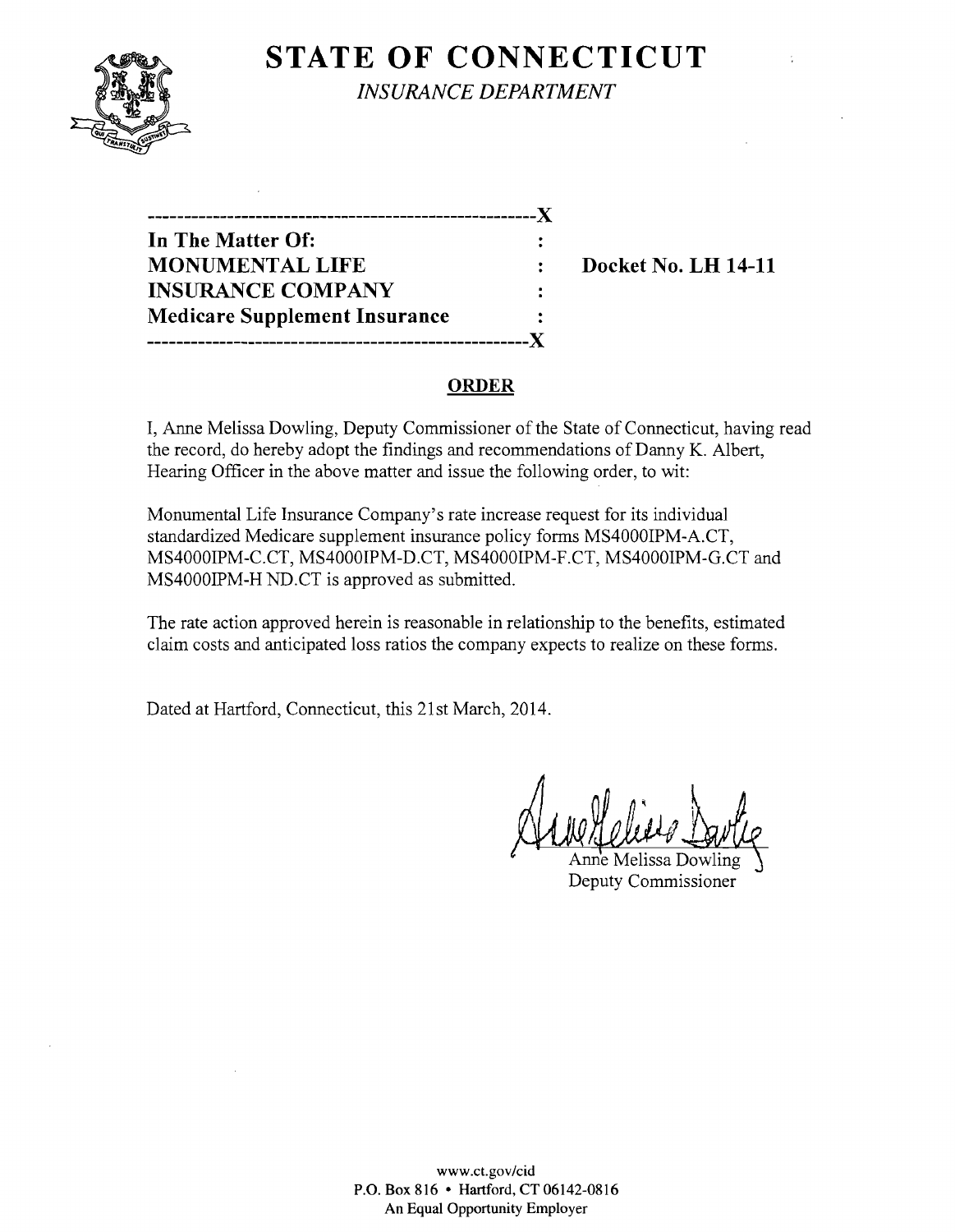

**STATE OF CONNECTICUT** *INSURANCE DEPARTMENT* 

| In The Matter Of:                    |  |
|--------------------------------------|--|
| <b>MONUMENTAL LIFE</b>               |  |
| <b>INSURANCE COMPANY</b>             |  |
| <b>Medicare Supplement Insurance</b> |  |
|                                      |  |

**Docket No. LH 14-11** 

# **PROPOSED FINAL DECISION**

# 1. **INTRODUCTION**

The Insurance Commissioner of the State of Connecticut is empowered to review rates charged for individual and group Medicare supplement policies sold to any resident of this State who is eligible for Medicare. The source for this regulatory authority is contained in Chapter 700c and Section 38a-495a of the Connecticut General Statutes.

After due notice a hearing was held at the Insurance Department in Hartford on Thursday, March 13, 2014 to consider whether or not the rate increase requested by Monumental Life Insurance Company on its individual standardized Medicare supplement business should be approved.

No members from the general public attended the hearing.

No representatives from Monumental Life Insurance Company attended the hearing.

The hearing was conducted in accordance with the requirements of Section 38a-474, Connecticut General Statutes, the Uniform Administrative Procedures Act, Chapter 54 of the Connecticut General Statutes, and the Insurance Department Rules of Practice, Section 38a-8-1 et seq. of the Regulations of Connecticut State Agencies.

A Medicare supplement (or Medigap) policy is a private health insurance policy sold on an individual or group basis which provides benefits that are additional to the benefits provided by Medicare. For many years Medicare supplement policies have been highly regulated under both state and federal law to protect the interests of persons eligible for Medicare who depend on these policies to provide additional coverage for the costs of health care.

Effective December 1,2005, Connecticut amended its program of standardized Medicare supplement policies in accordance with Section 38a-495a of the Connecticut General Statutes, and Sections 38a-495a-l through 38a-495a-21 of the Regulations of Connecticut Agencies. This program, which conforms to federal requirements, provides that all insurers offering Medicare supplement policies for sale in the state must offer the basic "core" package of benefits known as Plan A. Insurers may also offer anyone or more of eleven other plans (Plans B through N).

> www.ct.gov/cid P.O. Box 816 • Hartford, CT 06142-0816 An Equal Opportunity Employer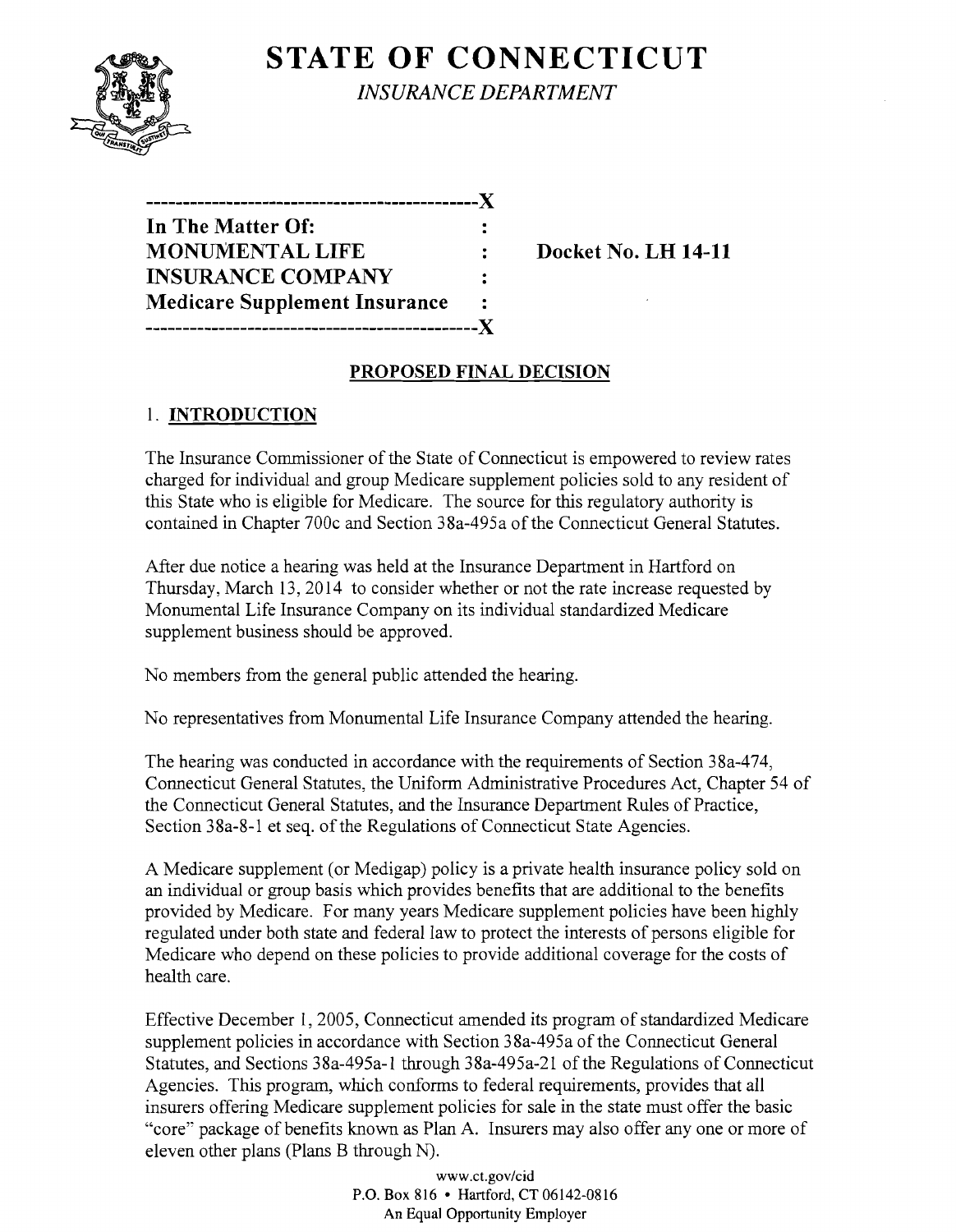Effective January 1,2006, in accordance with Section 38a-495c ofthe Connecticut General Statutes (as amended by Public Act 05-20) premiums for all Medicare supplement policies in the state must use community rating. Rates for Plans A through N must be computed without regard to age, gender, previous claims history or the medical condition of any person covered by a Medicare supplement policy or certificate.

The statute provides that coverage under Plan A through N may not be denied on the basis of age, gender, previous claims history or the medical condition of any covered person. Insurers may exclude benefits for losses incurred within six months from the effective date of coverage based on a pre-existing condition.

Effective October 1, 1998, carriers that offer Plan B or Plan C must make these plans as well as Plan A, available to all persons eligible for Medicare by reason of disability.

Insurers must also make the necessary arrangements to receive notice of all claims paid by Medicare for their insureds so that supplemental benefits can be computed and paid without requiring insureds to file claim forms for such benefits. This process of direct notice and automatic claims payment is commonly referred to as "piggybacking" or "crossover".

Sections 38a-495 and 38a-522 of the Connecticut General Statutes, and Section 38a-495a-l0 of the Regulations of Connecticut Agencies, state that individual and group Medicare supplement policies must have anticipated loss ratios of 65% and 75%, respectively. Under Sections 38a-495-7 and 38a-495a-l0 of the Regulations of Connecticut Agencies, filings for rate increases must demonstrate that actual and expected losses in relation to premiums meet these standards, and anticipated loss ratios for the entire future period for which the requested premiums are calculated to provide coverage must be expected to equal or exceed the appropriate loss ratio standard.

Section 38a-473 of the Connecticut General Statutes provides that no insurer may incorporate in its rates for Medicare supplement policies factors for expenses that exceed 150% of the average expense ratio for that insurer's entire written premium for all lines of health insurance for the previous calendar year.

## II. **FINDING OF FACT**

After reviewing the exhibits entered into the record of this proceeding, and utilizing the experience, technical competence and specialized knowledge of the Insurance Department, the undersigned makes the following findings of fact:

1. Monumental Life Insurance Company has requested the following rate increase on its individual standardized Medicare supplement policy forms MS4000IPM-A, C, D, F, G, and H:

| Plan     | Increase |
|----------|----------|
| А        | 3.9%     |
| C        | 3.9%     |
| D        | 3.9%     |
| F        | 3.9%     |
| G        | $3.9\%$  |
| H w/o Rx | 3.9%     |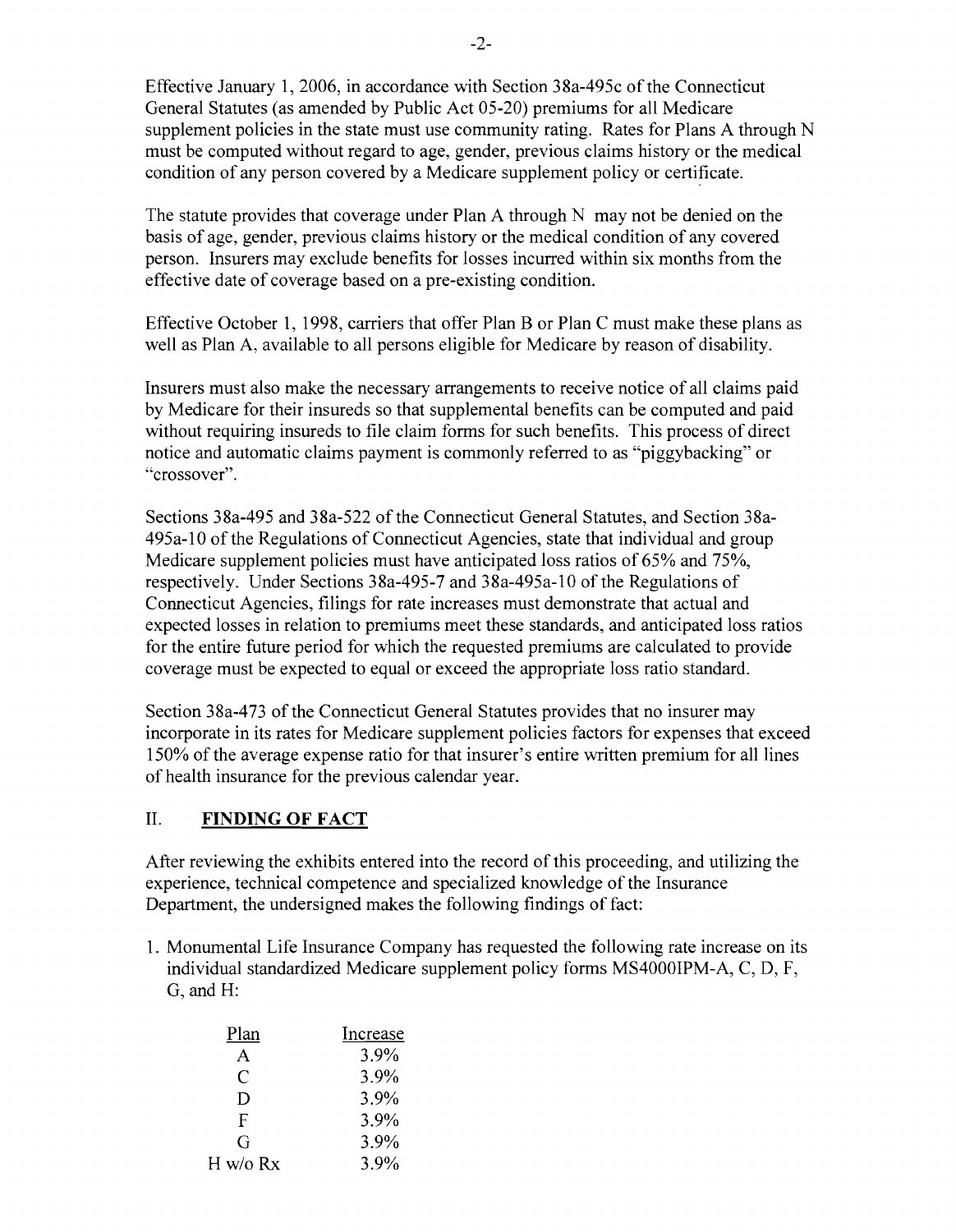2. The following are the number of in-force policies, by Plan, as of  $10/31/13$ , for Connecticut and on a nationwide basis:

| Plan     | Connecticut | Nationwide |
|----------|-------------|------------|
| A        |             | 96         |
| C        | 15          | 166        |
| D        |             | 32         |
| F        |             | 157        |
| G        |             | 39         |
| H w/o Rx |             | 21         |
| Total    |             | 511        |

3. The following are the last increases approved for each of the Plans;

| Plan     | Increase | Date    |
|----------|----------|---------|
| A        | 4.7%     | 3/25/13 |
| C        | 4.7%     | 3/25/13 |
| D        | 4.7%     | 3/25/13 |
| F        | 4.7%     | 3/25/13 |
| G        | 4.7%     | 3/25/13 |
| H w/o Rx | 4.7%     | 3/25/13 |
|          |          |         |

- 4. These forms were mass marketed. This block of business is closed.
- 5. The proposed rates are expected to satisfy the Connecticut statutory loss ratio of 65% required of individual Medicare supplement forms.
- 6. Monumental Life certified that their expense factors are in compliance with section 38a-473, C.G.S.
- 7. Monumental Life has conformed to subsection (e) of section 38a-495c, C.G.S. regarding the automatic claims processing requirement.
- 8. The combined loss ratio for Plans A through J on a nationwide basis is 74.2% for 2012,69.8% for 2013 (through September) and 95.7% from inception-to-date.
- 9. The combined loss ratio for Plans A through J on a Connecticut specific basis is 77.2% for 2012,44.7% for 2013 (through September) and 80.7% from inception-to-date.
- 10. Monumental Life Insurance Company's 2014 Medicare supplement rate filing proposal is in compliance with the requirements ofregulation 38a-474 as it applies to the contents of the rate submission as well as the actuarial memorandum.

## **III.** RECOMMENDATION

Recommend that the rate increase request for all Plans be approved as submitted. These rate changes are reasonable in relationship to the benefits, estimated claim costs and the anticipated loss ratios the company expects to realize on these plans.

 $\sim$